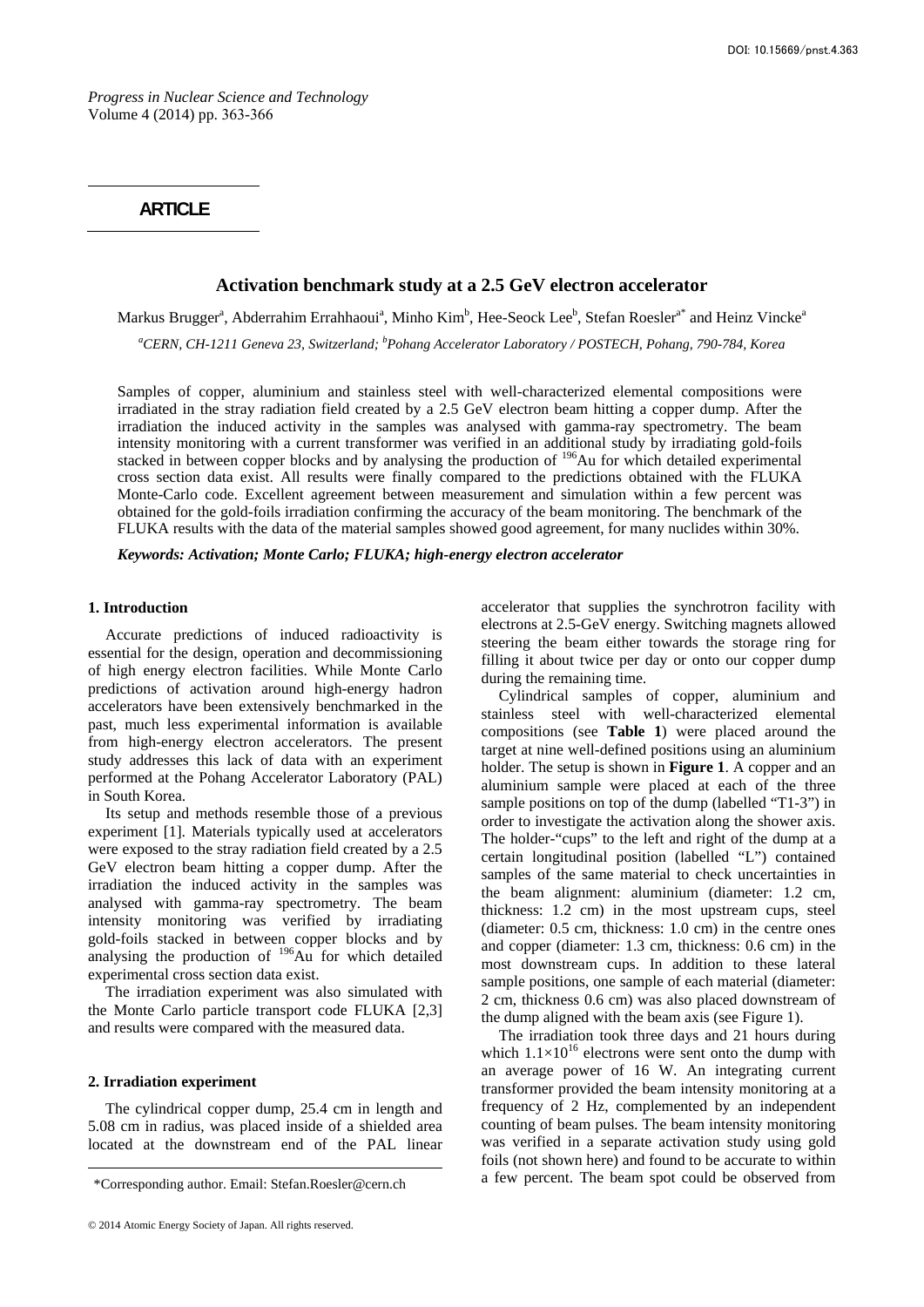the laboratory throughout the entire irradiation using a camera and a fluorescence screen attached to the front face of the dump.

The samples were taken out in three batches in order to measure the induced activity of short-lived nuclides with gamma-ray spectrometry in preparation of their shipping to CERN for a more detail analysis.

Table 1. Elemental composition of the samples [1].

| Steel        |        | Copper         |        | Aluminium |         |  |
|--------------|--------|----------------|--------|-----------|---------|--|
| Fe           | 63.088 | Cu             | 99.328 | Al        | 96.4589 |  |
| Cr           | 17.79  | Al             | 0.4745 | Si        | 1.08    |  |
| Mn           | 11.43  | Si             | 0.13   | Mg        | 0.83    |  |
| Ni           | 6.5    | Fe             | 0.0261 | Mn        | 0.696   |  |
| Si           | 0.38   | S              | 0.0137 | Fe        | 0.5     |  |
| N            | 0.31   | C <sub>d</sub> | 0.004  | Cu        | 0.115   |  |
| Co           | 0.11   | Sb             | 0.004  | Zn        | 0.1044  |  |
| P            | 0.019  | Cr             | 0.0021 | Cr        | 0.033   |  |
| $\mathsf{C}$ | 0.095  | Te             | 0.002  | Ti        | 0.0302  |  |
| Mo           | 0.09   | Pb             | 0.002  | Pb        | 0.0287  |  |
| Cu           | 0.085  | Sn             | 0.002  | Sn        | 0.0278  |  |
| V            | 0.07   | As             | 0.002  | Ca        | 0.0201  |  |
| Ti           | 0.01   | Ag             | 0.002  | Bi        | 0.0161  |  |
| Nb           | 0.01   | Zn             | 0.002  | Ni        | 0.0128  |  |
| W            | 0.01   | Mn             | 0.0016 | P         | 0.0126  |  |
| О            | 0.002  | Se             | 0.0011 | Ga        | 0.0102  |  |
| S            | 0.001  | Bi             | 0.001  | Cl        | 0.0087  |  |
|              |        | Ni             | 0.001  | S         | 0.0076  |  |
|              |        | P              | 0.0004 | V         | 0.0041  |  |
|              |        | Co             | 0.0002 | Zr        | 0.0024  |  |



Figure 1. FLUKA geometry of the irradiation setup visualized with SimpleGeo [4]. The beam hits the copper target in the center of the circular surface from the top right side. The samples are labeled with 'L' for lateral side, 'T1-3' for lateral top and 'D' for downstream positions.

After arrival at CERN detailed gamma-ray spectrometry measurements were performed on all samples using a low-background coaxial high precision Germanium detector. In order to explore nuclides with intermediate and long half-lives each sample was measured twice, 10-18 days and 4-5 months after the irradiation, respectively. For nuclides that were identified in both measurements, only the data point with the lower uncertainty was retained for the

comparison with the FLUKA prediction, taking also into account its ratio to the Minimum Detectable Activity (MDA). Data with ratios below one were excluded from the comparison.

## **3. FLUKA calculations**

The activation data of the samples were used to benchmark FLUKA2011 Version 2.4 [2,3]. Beside the precise geometry modeling of the irradiation setup (see Figure 1) the most accurate models for activation studies were selected: the evaporation of fragments with masses up to A=24, coalescence effects in the emission of nucleons as well as the PEANUT nuclear model for interactions at all energies.

The beam was assumed to be centered on the dump front face and its direction aligned with the dump axis. The beam spot was defined with a Gaussian distribution in vertical direction  $(\sigma=1.1 \text{ mm})$  and with a rectangular distribution in horizontal direction (total width of 7 mm). Transport thresholds were set at 10 MeV for electrons and positrons and 5 MeV for photons, respectively (*i.e.,* above the photo-production threshold for all materials). All hadrons were followed in energy until stopped or captured, including thermal neutrons. The results reported below represent averages over  $4\times10^8$  primary electrons. The predicted nuclide inventories in the samples were processed offline for radioactive built-up and decay taking into account in detail the measured time profile and intensity of the beam.

**Figure 2** shows energy fluence spectra of secondary neutrons and photons at the downstream and lateral sample locations normalized per primary electron.



Figure 2. Energy fluence spectra of neutrons and photons at the downstream and lateral irradiation positions.

The spectra clearly indicate that activation is dominated by neutron interactions at the lateral sample positions and by photo-production processes downstream of the dump. At the latter locations the photon fluence above a few MeV in energy exceeds that of neutrons by orders of magnitude, over-compensating the generally lower hadronic cross sections of photons.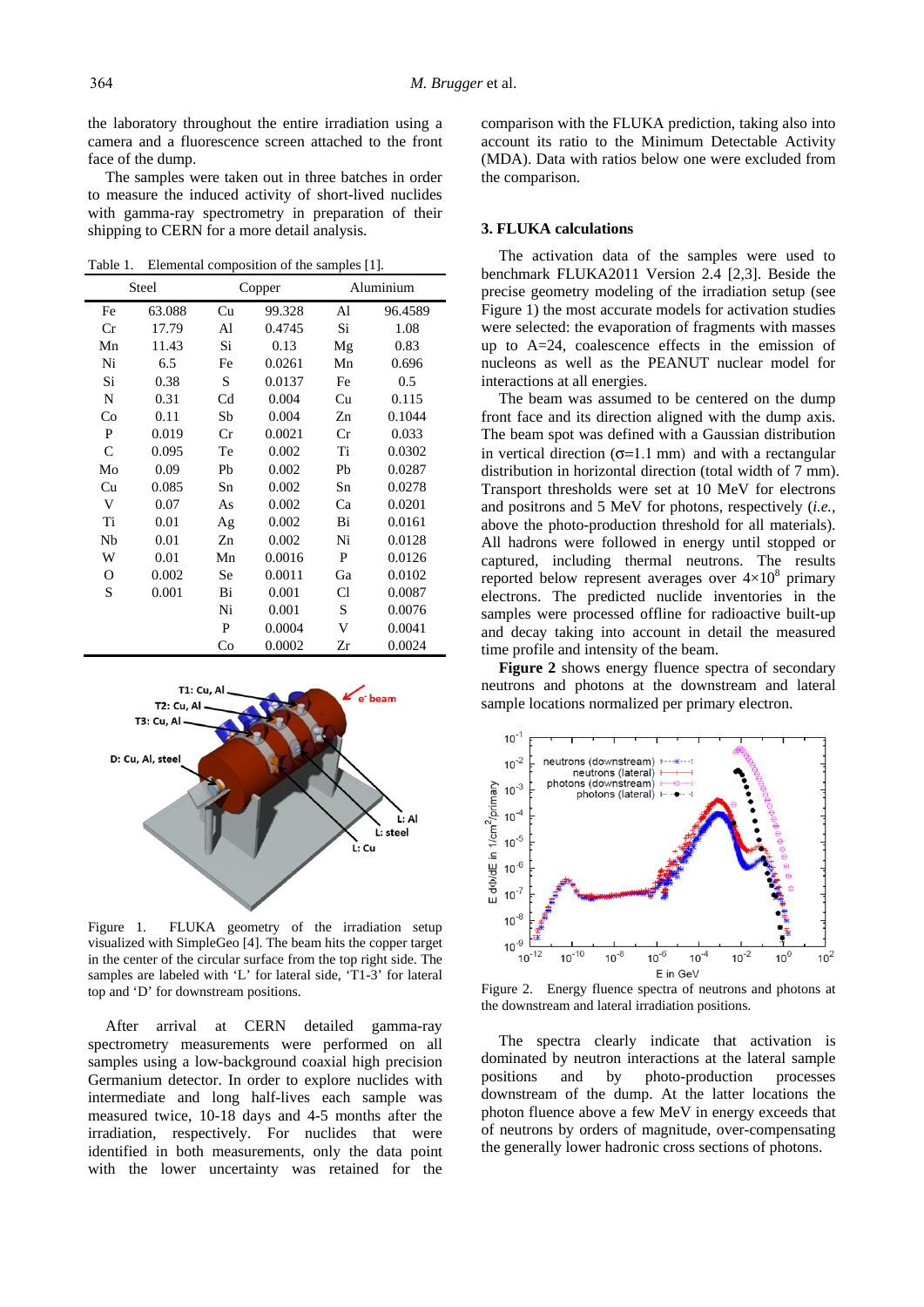### **4. Results and discussion**

**Tables 2-4** show the measured specific activities in the samples downstream of the dump. The activity values refer to the time of the start of the respective gamma-ray measurement. Nuclides with half-lives below that of  $^{46}$ Sc (83.8d) were measured at cooling times of 10-18 days, nuclides with longer half-lives at cooling times between 4-5 months, respectively. The tables also give for each nuclide the ratio of measured activity and MDA that provides an additional indication of the reliability of the experimental result. Finally, the last column shows the ratios of FLUKA predictions and measured activities. For the latter, the quoted errors are obtained as sum of the relative uncertainties of the measurement and of the calculated values (considering only statistical errors).

Table 2. Specific activities of nuclides measured in the downstream stainless steel sample. The last but one column shows the ratios of the measured activities (labeled 'M') and the MDA values. The last column shows the ratios of FLUKA predictions and measured activities. Uncertainties in percent are given in parentheses.

| Isotope          | $t_{1/2}$ | Measurement<br>(Bq/g) |           | ratio<br>M/MDA |      | ratio<br><b>FLUKA/M</b> |
|------------------|-----------|-----------------------|-----------|----------------|------|-------------------------|
| $46$ Sc          | 83.8d     | $(7.0\%)$<br>0.31     |           | 25             | 0.83 | $(8.8\%)$               |
| 48 <sub>V</sub>  | 16.0d     | 8.8                   | $(5.9\%)$ | 220            | 1.9  | $(6.7\%)$               |
| 51Cr             | 27.7d     | 1030.                 | (11%)     | 1515           | 1.2  | (12%)                   |
| $52$ Mn          | 5.6d      | 3.7                   | $(5.8\%)$ | 89             | 2.2  | $(6.4\%)$               |
| $54$ Mn          | 312.1d    | 42.                   | $(8.2\%)$ | 2600           | 0.62 | $(8.4\%)$               |
| 59Fe             | 44.5d     | 0.10                  | (33%)     | $1.6\,$        | 0.41 | $(40\%)$                |
| 56 <sub>Co</sub> | 77.3d     | 3.2                   | $(5.2\%)$ | 263            | 1.25 | $(5.8\%)$               |
| ${}^{57}Co$      | 271.79d   | 55.                   | $(9.8\%)$ | 1957           | 0.93 | $(9.9\%)$               |
| ${}^{58}Co$      | 70.82d    | 19.                   | $(8.2\%)$ | 326            | 0.76 | $(8.6\%)$               |
| $57$ Ni          | 35.6h     | 0.24                  | (16%)     | 5.0            | 0.46 | (17%)                   |

Table 3. As in Table 2, here for the downstream Al sample.

| Isotope     | $t_{1/2}$         | Measurement |           | ratio |      | ratio     |
|-------------|-------------------|-------------|-----------|-------|------|-----------|
|             |                   | (Bq/g)      |           | M/MDA |      | FLUKA/M   |
| $^{22}$ Na  | 2.6y              | 1.6         | $(7.8\%)$ | 188   | 1.1  | $(8.6\%)$ |
| $46$ Sc     | 83.8d             | 0.076       | (17%)     | 2.8   | 0.54 | (29%)     |
| $48$ V      | 16.0d             | 0.12        | (15%)     | 4.5   | 1.1  | (32%)     |
| 51Cr        | 27.7 <sub>d</sub> | 11.         | (12%)     | 31    | 0.34 | (15%)     |
| $52$ Mn     | 5.6d              | 0.11        | (14%)     | 5.0   | 1.7  | (21%)     |
| $54$ Mn     | 312.1d            | 6.5         | $(8.2\%)$ | 587   | 1.1  | $(8.8\%)$ |
| ${}^{57}Co$ | 271.79d           | 0.032       | $(20\%)$  | 4.2   | 4.0  | (26%)     |
| ${}^{58}Co$ | 70.82d            | 0.041       | (43%)     | 1.6   | 3.0  | (51%)     |
| ${}^{65}Zn$ | 244.26d           | 0.12        | (24%)     | 6.8   | 3.3  | (27%)     |

Taking the uncertainties into account the FLUKA predictions agree with the experimental data within 30% for many nuclides in the copper and stainless steel samples. Furthermore, the ratios scatter around one, indicating no systematic over- or underestimation by FLUKA. The nuclides identified in the aluminium sample (Table 3) result mostly from reactions on trace elements and, thus, carry the uncertainty of the elemental composition. Nuclides produced on trace

elements can be relevant in the characterization of radioactive waste and this study indicates the uncertainties that have to be considered in this case. The only nuclide produced directly in interactions on aluminium nuclei  $(^{22}Na)$  is well reproduced by FLUKA.

Table 4. As in Table 2, here for the downstream Cu sample.

| Isotope          | $t_{1/2}$         | Measurement |           | ratio | ratio   |           |
|------------------|-------------------|-------------|-----------|-------|---------|-----------|
|                  |                   | (Bq/g)      |           | M/MDA | FLUKA/M |           |
| $46$ Sc          | 83.8d             | 0.031       | (11%)     | 4.6   | 0.68    | (17%)     |
| $48$ V           | 16.0 <sub>d</sub> | 0.46        | $(7.6\%)$ | 27.1  | 1.1     | (12%)     |
| 51Cr             | 27.7d             | 2.3         | (16%)     | 6.5   | 0.73    | (18%)     |
| $52$ Mn          | 5.6d              | 0.40        | $(6.7\%)$ | 24.9  | 0.68    | $(10\%)$  |
| $54$ Mn          | 312.1d            | 0.51        | $(8.4\%)$ | 60.7  | 0.73    | $(9.9\%)$ |
| $^{59}$ Fe       | 44.5d             | 0.93        | $(8.8\%)$ | 25.3  | 0.32    | (13%)     |
| 56 <sub>Co</sub> | 77.3d             | 1.2         | $(5.8\%)$ | 55.5  | 1.2     | $(7.5\%)$ |
| ${}^{57}Co$      | 271.79d           | 2.4         | $(9.9\%)$ | 257.  | 0.82    | $(11\%)$  |
| ${}^{58}Co$      | 70.82d            | 31.9        | $(7.4\%)$ | 1181. | $2.1\,$ | $(7.6\%)$ |
| ${}^{60}Co$      | 5.27v             | 0.53        | $(6.4\%)$ | 92.8  | 0.65    | $(6.9\%)$ |
| ${}^{65}Zn$      | 244.26d           | 0.079       | (11%)     | 7.2   | 0.37    | (17%)     |

As mentioned earlier, photo-production processes dominate the production of nuclides in the downstream samples. Thus, the results can be considered as direct verification of the implementation of these interactions in FLUKA.

It should be noted that the production of  $59$ Fe in stainless steel (by thermal neutron capture on  ${}^{58}Fe$ ) is underestimated by about a factor of two due to the fact that the simulations did not include the rather complex concrete enclosure around the experimental setup and, thus, underestimate the thermal neutron fluence. However, <sup>59</sup>Fe is the only nuclide in the presented results that is sensitive to the thermal neutron fluence justifying this geometry approximation.

**Tables 5-7** show the results for the samples at the lateral irradiation positions. As mentioned above, several samples of each material were placed, *e.g.*, a copper and an aluminium sample in each of the top positions and samples of the same material on either side of the dump. Thus, for a certain nuclide up to four results are reported in the tables. The last column indicates the exact location: "T" refers to a lateral top position and "L" to a lateral side position (see also Figure 1).

Table 5. As in Table 2, here for the aluminium samples in lateral side and top positions. The last column indicates the position of the sample.

| Isotope    | $t_{1/2}$ | Measurement<br>(Bq/g) |                  | ratio<br>M/MDA | ratio<br>FLUKA/M |                 | pos.           |
|------------|-----------|-----------------------|------------------|----------------|------------------|-----------------|----------------|
| $^{22}$ Na | 2.6v      |                       | $0.68$ $(8.6\%)$ | 48             |                  | $0.65$ $(11\%)$ | L              |
|            |           | 0.70                  | $(8.9\%)$        | 43             |                  | $0.62$ $(11\%)$ | T1             |
|            |           | 0.45                  | $(9.8\%)$        | 25             | 0.74             | $(12\%)$        | T <sub>2</sub> |
|            |           | 0.28                  | $(13.5\%)$       | 13             |                  | $0.81$ $(17\%)$ | T3             |